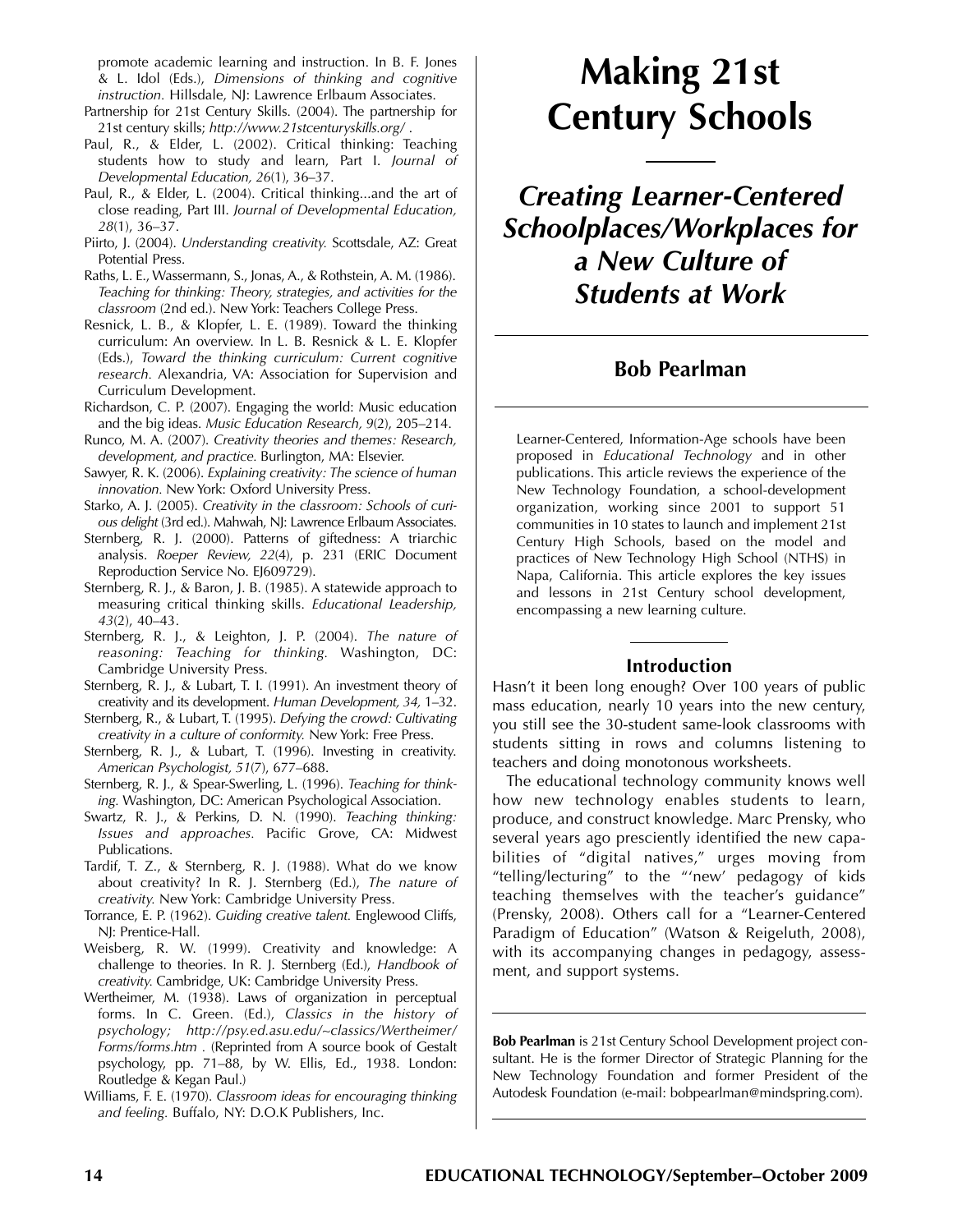But how do you *make this happen*? How do you make new "learner-centered" schools where kids teach themselves with the teacher's guidance? How do you create a new *culture for learning*?

I have been part of a unique school development group, the New Technology Foundation (NTF), based in Napa, California, for the past eight years. I want to share with readers our experience in creating 21st Century High Schools. There are lessons here that, I believe, will help school designers and developers, and education, civic, and business leaders, launch the next generation of innovative schools.

Since 2001, NTF has helped 51 communities in 10 states launch and implement 21st Century High Schools based on the model and practices of New Technology High School (NTHS) in Napa. Another 20 or more will start up in 2010. New Tech is positioned to scale in a few districts and states; however, these 21st Century High Schools are still a small dot on a very large landscape populated by traditional schools in the US and in other countries.

### **Why Not More Innovation?**

Despite the great advances in information and communications technologies, the New American Schools Development Corporation initiative in the 1990s, the Charter School growth in the past decade, and the Gates Foundation's small-schools investments, one might ask: Why is there not more innovation?

The easy answer is that traditional education is too entrenched culturally and institutionally. Every adult knows what school is *supposed to be like*. Another easy answer is that the standards and accountability movement, while well intended, tends to reinforce traditional teacher-directed, whole-class instruction.

While these are factors, of course, is it possible that there is another, simpler explanation, that people have a hard time envisioning, and conceptualizing, true 21st Century education?

There have been plenty of articles over the past 20 years, many articulating well what needs to be done, or chronicling good practices. And there are an increasing number of videos accessible via YouTube and other sties that tell the story of new kinds of learning.

Still, our experience at New Tech is that education, civic, and business leaders need to *see it for themselves* and talk to students and teachers who are doing it.

Starting in 2004, NTF initiated *Executive Tours* to bring delegations of 20–30 education, civic, and business leaders from a community to visit our schools in Napa and Sacramento. Later we expanded these destinations to include newer schools in Los Angeles, Austin, Dallas, Albany (NY), and many sites in Indiana. Visitors would spend a whole day in student-led tours of classrooms, followed by a student panel and then a teacher panel.

What really turned on the visitors always were the student voices describing their work, their teams, and their goals. Listen to these "takeaways" from one delegation:

- $\mu$  saw engaged and challenged students, excited and talented teachers, 21st Century education and opportunities…*a dream that I never thought I would see!*–Chair of a state Senate Education Committee.
- "This reinforced my beliefs. All kids were on task. And this was NOT a "show!"–Teacher.
- "It's refreshing to see students taking responsibility for their learning…and taking that responsibility to their homes as well. The teaching is going both ways…teachers to students–students to teachers!"–President of a state board of education.

Delegates would return home with common stories and the ability to present their findings to their respective constituencies. With a shared vision, these leaders were then ale to work together to make a very significant investment in launching a 21st Century High School in their community. The investment includes funding for technology, facilities renovation, professional development services, and a technology learning platform.

# **What Does 21st Century Learning Look Like?**

Walk into a classroom at a New Technology High School and you will see what we call Students at Work—students writing journals online, doing research on the Internet, meeting in groups to plan and make their Websites and their digital media presentations, and evaluating their peers for collaboration and presentation skills.

The classroom learning environment also looks different. It's double size with a large group of students, two teachers, and a double-block period for an interdisciplinary course. The classroom is populated by worktables, not individual student desks. Every student has access to a desktop or a laptop computer. The tables can be put together as needed for collaborative student project groups, or for workshops/seminars that are teacher-led in response to student *need-to-knows.* The classroom, or student workroom, can also serve as a design workshop or even a presentation space for end-of-project student presentation. *Figure 1* shows student project teams at work in a classroom at New Tech High @ Coppell, Coppell, Texas. The classroom, or studio, can be set up to accommodate project teams, seminars, or workshops for some of the students, while others continue working, or large-group student or teacher presentations. *Figure 2* shows a similar classroom at Manor New Technology High School, Manor, Texas, near Austin.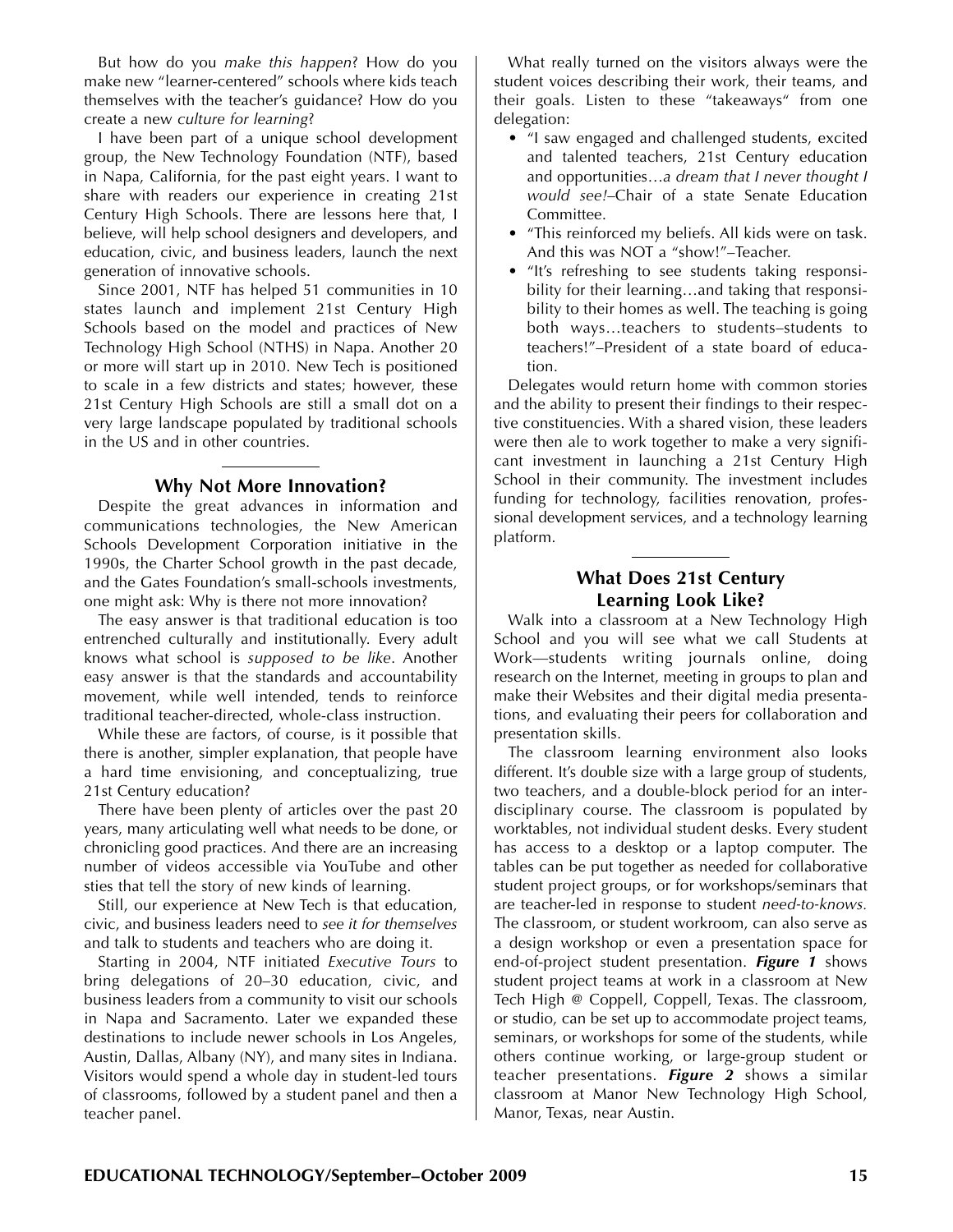

**Figure 1.** Student project teams at work in doublesized classrooms at New Tech High @ Coppell, Coppell, Texas. Photo by Kate Jenkins.



**Figure 2.** World GeoLit Integrated class at Manor New Technology High School, Manor, Texas. Photo by Les Simpson.

There is also a lot of glass. Glass walls or large glass windows make visible to the students themselves, and to visiting adults, that this is a school where *all students are at work. Figure 3* shows a student collaborative project team at work at Napa New Technology High School.

At NTH @ Coppell, there are no "students" and no "teachers." Instead there are *learners* and *facilitators*. NTH @ Coppell leverages state-of-the-art wireless technology to create extended learning spaces throughout the building, in the corridors, in open small and large collaboration zones, and even small project team conference rooms, where a 3–6 student project team can go and work privately together on their project.



**Figure 3.** Student collaborative project team at Napa New Technology High School, Napa, California. Photo by New Technology Foundation



**Figure 4.** Student teams in the digital media library, one of many extended learning spaces at New Tech High @ Coppell. Photo by SHW Group, Plano, Texas.

*Figure 4* shows several student collaborative project teams working in the school's digital media library, which is an open, extended learning space.

New school development often flounders because educators are unable to specify what the new learning will look like. Often architects are flummoxed when all they can get the educators to specify is "flexibility," which, of course, is often another word for "we don't know."

But architects are practitioners of "form follows function." Show them what students and teachers will be doing in the new classrooms, and they will likely design excellent spaces and facilities. At New Tech Foundation, we hosted tours for architects and construction managers to existing New Tech facilities. By seeing students and teachers at work, architects have designed exemplary New Tech facilities in Columbus and Decatur, Indiana, and Coppell and Manor, Texas. Students at these schools often say about their classrooms and their non-classroom open spaces: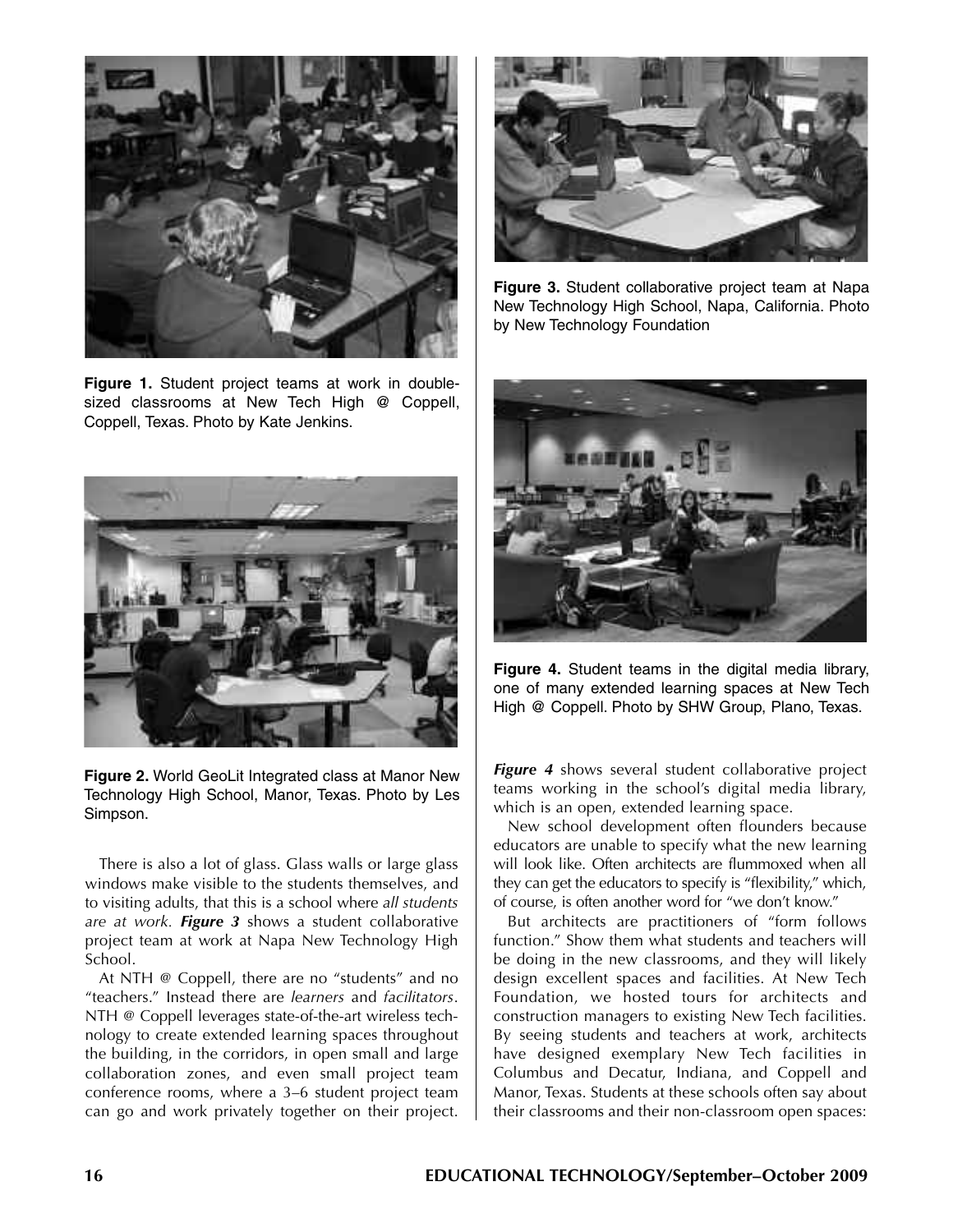"it doesn't feel like a school, it feels like a business workplace."

## **21st Century Schools**

What do students need to know and be able to do? New Tech schools start with defining Learner Out-comes. The original Napa school defined eight Learner Outcomes, corresponding to the outcomes articulated in 2003 by the Partnership for 21st Century Schools (P21): content standards, collaboration, critical thinking, oral communication, written communication, career preparation, citizenship and ethics, and technology literacy. Other New Tech schools start with many of these same outcomes but emphasize or add others, such as numeracy, work ethic, innovation, and global literacy, but always stay with a set of 8–12 outcomes. Why? Because the outcomes are not a wall poster, or a compendium of standards that no one looks at. Real outcomes go beyond what we think "students need to know and be able to do" to outcomes that students own, that students believe they *need to know and be able to do*.

New Tech schools embed these learning outcomes in all projects, assess them, and report them in online "living" grade reports. For New Tech students, the goal is to master the Learner Outcomes during their four years at the school. To graduate, students demonstrate their mastery of the Learner Outcomes on their digital "professional" portfolios.

These 21st Century Schools are schools where students are assessed on 21st Century knowledge and skills and master them for graduation.

Ask a student at a New Tech school how he or she is doing and the learner will say, for example, "I'm doing well on content but need to improve my oral communication. My critical thinking skills are strong, but I need to collaborate better with my fellow students."

## **"But How Do We Implement?"**

One of the delegates on an Executive Tour, mentioned earlier, wrapped up the "takeaway" session with this appropriate query: "Great…but how do we implement?"

Many of us have written about what it takes. Some emphasize project-based learning, others the one-toone technology or innovative technology applications, others the assessment. By themselves none of these practices are enough. *You need to put it all together.*

For example, "1-to-1 computing" has been a powerful initiative in many districts (see Henrico County, Virginia) and states. It works as a policy campaign. It is very easy for mayors and governors to get their heads around it and back it. The only problem is that it doesn't work without profound changes in pedagogy. How many of us have visited 1-to-1 classrooms, schools, or colleges, in this country and others, only to see teachers lecturing and students taking notes? Places like Henrico County complain they didn't get the

punch they expected from 1-to-1. And many understand that they didn't due to the limitations of traditional education to exploit the potential for creating self-directed learners.

Students as Workers and Producers (constructors of knowledge) are one of the key paradigms of 21st Century education. Students work and engage in selfdirected learning when they are motivated to learn and have personal "need to knows."

New Tech's experience is that students best work, produce, and construct knowledge through Project-Based Learning (PBL). "Problem-Based Learning," also known as PBL, which originated in medical education and is more widely used today, is the foundational methodology for Project-Based Learning. The Buck Institute of Education defies standards-focused PBL as "a systematic teaching method that engages students in learning knowledge and skills through an extended inquiry process structured around complex, authentic questions and carefully designed products and tasks" (Buck Institute of Education, 2003).

Many are now calling PBL "Project Learning." The name Project Learning emphasizes what students do and not what we educators do. In Singapore, it is called Project Work.

Projects at New Tech schools are typically one to three weeks long. New Tech teachers start each unit by placing students into a realistic, real-world project that both engages interest and generates a list of things students need to know. Projects are designed to tackle complex problems, requiring critical thinking.

At New Tech some examples of projects include presenting a plan to Congress on solving the oil crisis, addressing economic issues as a team of the President's economic advisors, or inventing, under contract from NASA, new sports that astronauts can play on the moon so they can get exercise.

It is through projects that New Tech teachers can embed learner outcomes and assess against them. Projects have associated rubrics for content, collaboration, written communication, oral communication, critical thinking, etc., all posted online for students, so that they can decide on their own whether to achieve basic, proficient, or advanced work. Self-direction is a learned behavior accomplished by students motivated to learn, and having information on "how am I doing?" and "what do I want to accomplish?" Assessment and feedback are crucial.

When Learner Outcomes are the same across all subjects and interdisciplinary courses, they are known as "collective outcomes." In Hawaii they call them "General Learner Outcomes." Communication skills are no longer just the province of English classes; now they are part of, and assessed in, math and science classes as well. Likewise, technical skills span all courses, not just math and science.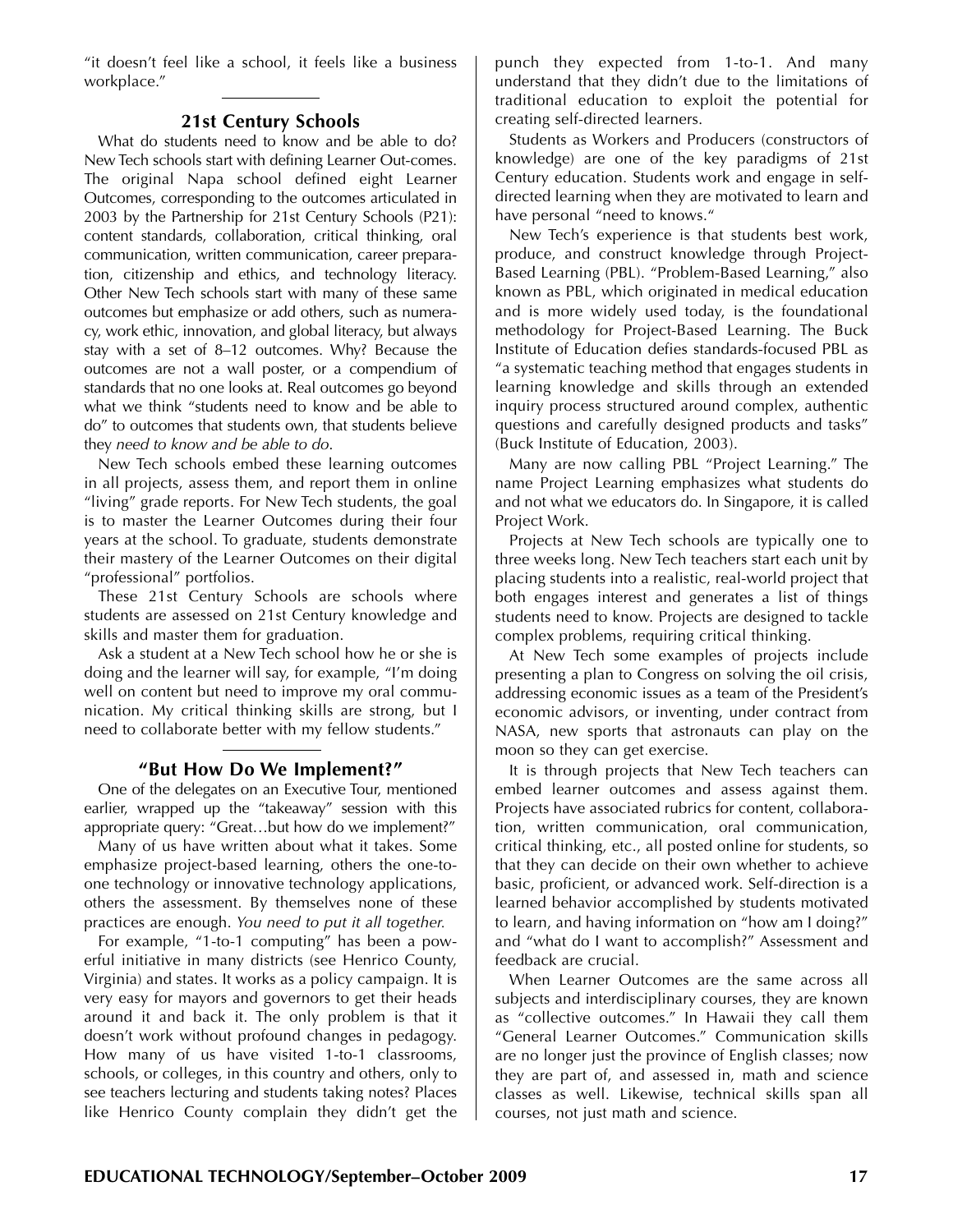# **Assessment for Learning**

The U.S. has devoted ten to fifteen years to trying to build a state and national system of *assessment for accountability*. This has succeeded in shining a light at the same failing schools one might have named before it all started. What it has not accomplished is to provide students with "just-in-time" information about their own learning and link it to information on the criteria needed to do better. That is, *assessment for learning*.

At New Tech schools, students access GradePortal, an online disaggregated report card. New assessment information is added when available, so that students see a "living" assessment and don't have to wait ten weeks to see how they are doing. Course reports give feedback on all of the school's Learner Outcomes. Composite grades are available per subject, and across courses for the skills of the Learner Outcomes. Students and their parents can look at their grades anytime and from any place.

Self-assessment is a critical element of assessment for learning. Students are able to look at their grades on a daily basis and then check the online project rubrics to see how they might do better. Rubrics, which are available for each project and for each of the schoolwide learner outcomes, show the criteria that constitute, respectively, basic, proficient, and advanced work. By making the assessment criteria transparent and understandable, students are then able to make their own decisions about what performance target or level they wish to accomplish. Such just-in-time feedback, coupled with the assessment criteria, provides students with the information needed to foster selfdirected behaviors.

At the end of a project, New Tech students assess their team members on their collaboration skills and get to see how their peers assessed them on their collaboration skills. They also write reflections on what they learned and how the project can be improved.

# **Barriers to 21st Century School Development**

There are two main barriers to 21st Century School Development. First, PBL is hard to do well. Second, effective schoolwide PBL needs a collaborative learning platform to support students and teachers.

Some theorists argue that PBL and other constructivist approaches do not work well (Kirschner, Sweller, & Clark, 2006; Mayer, 2004). These are legitimate concerns, since PBL has indeed been implemented poorly in many countries over the past 30 years.

New Tech's approach to PBL is much more characteristic of "guided discovery," however, than the pure or minimally guided discovery approach that has been criticized.

New Tech, with nearly 1000 PBL teachers nationally, meets these challenges with several effective strategies:

- 1. *Student work.* Projects are designed to engage students and capitalize on their "need-to-know," their aspirations to improve on and master their learning outcomes, and their growing ability to self-direct their learning.
- 2. *Teamwork.* In all projects, except for the individualized Senior project, students work in collaborative teams, take on different roles, and collectively manage their work.
- 3. *Teacher development.* At New Tech, professional development involves a system of shadowing, training, and personal coaching for every teacher, a professional learning community within a school and across schools, and an online sharing community, all carried out over a 31 ⁄2 year time frame.
- 4. *Structure.* Teachers design project calendars for student viewing with appropriate benchmarks and constantly check for understanding through daily journal prompts and interim assessments.
- 5. *Guided Discovery.* Teachers constantly question and make suggestions to students, to project groups, and hold seminars with students on topics where they have a "need to know." Through this they provide "hints, direction, coaching, feedback, and/or modeling to keep students on track" (Mayer, 2004).

Effective PBL requires design of projects that meet state standards and 21st Century Skills and their accompanying assessments. It also requires appropriate benchmarks and interim assessments. An effective project gets better over time, refined through execution in the classroom and scaffolding activities.

New Tech schools demonstrate that PBL can be done well. However, it takes *significant professional development*. Districts and states that hope to spread PBL through a set of workshops and one to two week training sessions will not achieve their goal. Districts and states that wish to scale 21st Century Schools should adopt a comprehensive systems approach to professional development similar to New Tech's.

The second barrier relates to the difficulties of managing a PBL classroom. Students can't work effectively as individuals or as members of a team unless they can access all their project materials, calendars, and rubrics for how the project will be assessed. They also need to check their grades constantly to see how they are doing and also see the criteria for how they can do better. In addition, teachers need to design projects, project calendars and benchmarks, and assessments and post them online for student access.

This is an area where today's technology can make a huge difference.